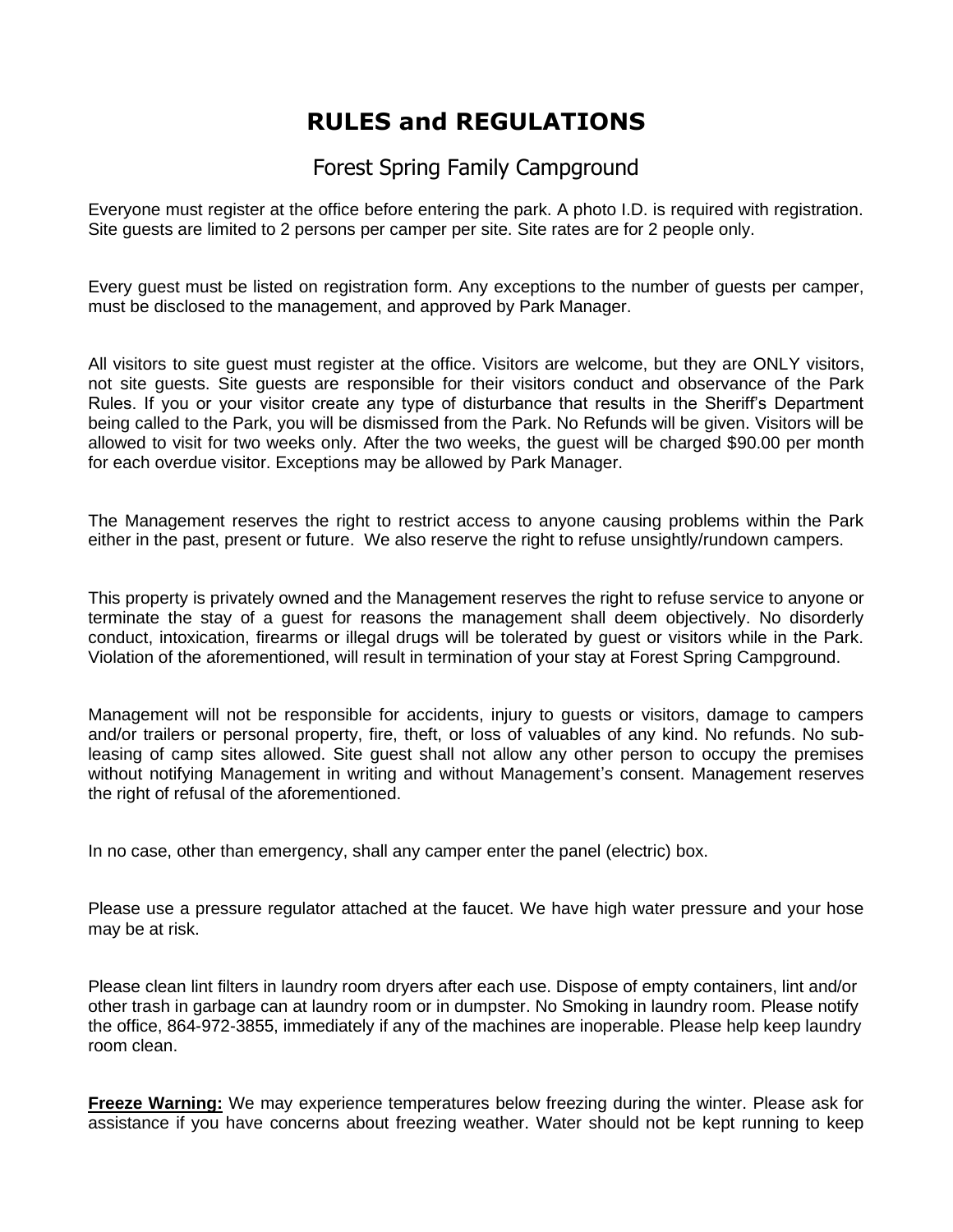lines from freezing. Heat tapes must be operative and maintained from Oct 15th to spring. Heat tape should be checked periodically to prevent freeze ups and costly repairs. We are not responsible for damage to your hoses or your camper.

Park Manager has the right to refuse older, aesthetically unpleasing campers. Only one camper or 2 tents per site.

Please do not move from assigned site unless you check with office First. Please No loud radios, TV, people, parties, etc., during Quiet Time.

**Children/Minors:** All parents and adult guardians are directly responsible for the actions and conduct of their children. Any vandalism, theft, or defacing of Park Property, or property of others, by your child or children in your care, will be considered the direct responsibility of parent or adult guardian. All children must be supervised by a parent or adult guardian at All times. Do Not leave children unattended in a camper if you leave the park. Children are not allowed to play in the streets or roam in the Park. Do not allow your children to play or tamper with mailbox(s), electric, water, or sewer services. Children are not allowed to do the laundry or be in the laundry room unattended by their parent or adult guardian.

No, ATVs, go-carts or other motorized rides allowed unless approved by management. Only adults are allowed to drive golf carts responsibly in the Park. No skateboards or ramps allowed. No rope swings or ropes tied or hanging to trees for any type of play, or otherwise allowed.

If you are in doubt about what is allowed, please call the Park Office at 864-972-3855 before you act. Children should obey all rules! We are not responsible for accidents or mishaps that occur as a result of any reason other than our own negligence. Please be careful! We greatly appreciate your cooperation in managing your children. Please do not allow children to cut through other renter's sites. Respect their privacy.

Motorcycles are only allowed to travel to and from your site. Please do not rev up your cycle excessively. Be respectful of your neighbors. Please do not cut through other sites. Remember to respect the privacy of others.

**Pets:** No outside pets allowed. Prior approval from Park Management must be given before bringing any pet into the Park. All pets must be kept on a short leash (less than 6ft.) at ALL times while outside the camper and walked by an adult who can control the behavior of the pet. Do not pet or touch someone else's pet in the Park without first asking the pets owner for permission. Sometimes, even the nicest pet, will bite if it thinks you are bothering their owner. Some older pets also suffer from arthritis and other conditions and they simply do not want to be touched. So, please do not touch or pet, without owner's permission! Pets are not allowed to be tied or staked outside of unit. Pets may be kept in a cage or dog run under the unit's canopy or on the deck for short (usually less than 1-hour periods of time), provided they do not create a disturbance, nuisance, threat or foul odor. Guests are responsible for the pet's behavior. Visitors of guest are not allowed to bring pets into the Park. Any damages caused by pet(s), you as our guest must be responsible for and agrees to reimburse for all such damages to the Park and/or other guest. Pets are not allowed in our cabins.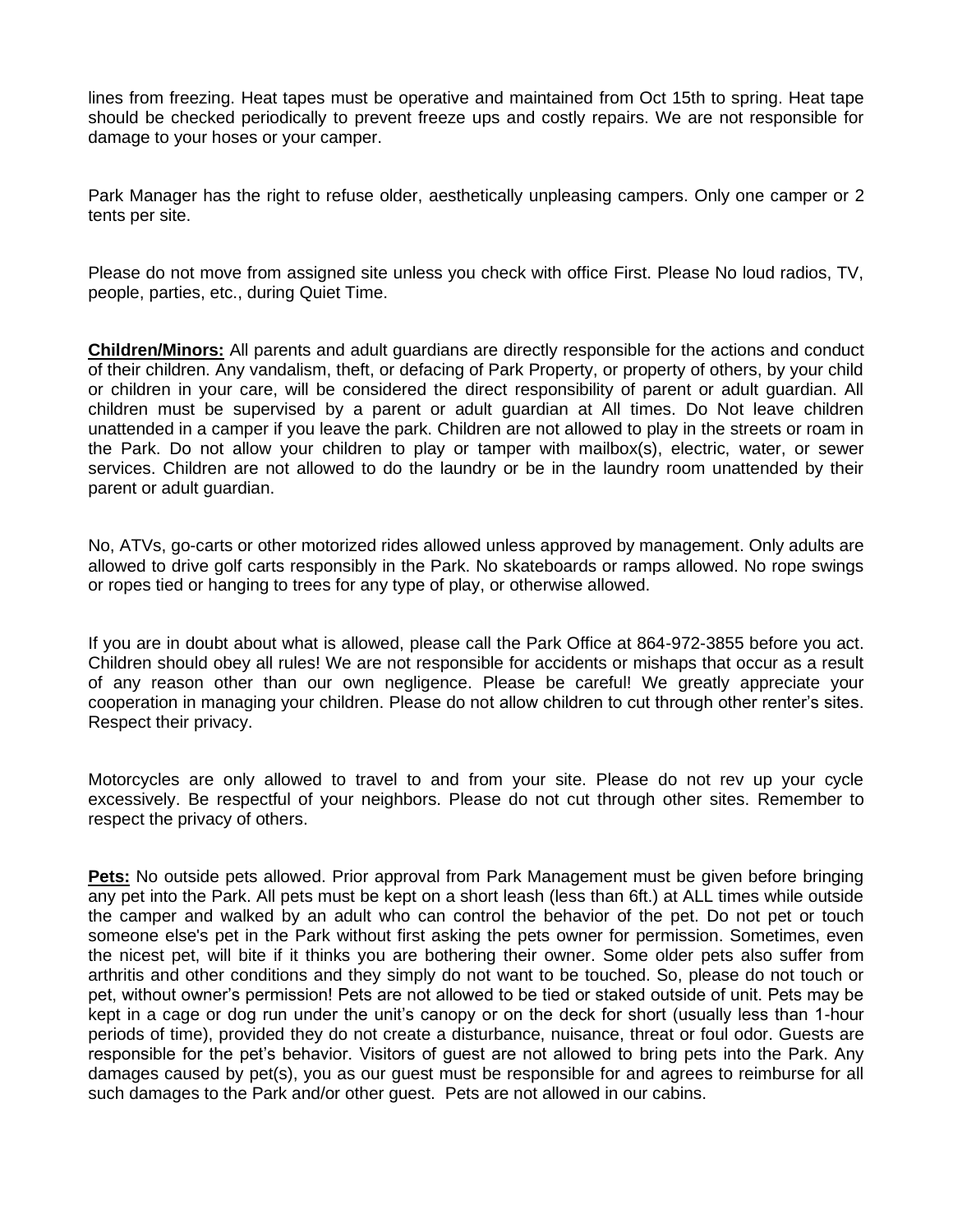**All** pets must have proper registration and/or vaccinations. Please be prepared to confirm with written proof your pet's current vaccination record. No commercial breeding of pets will be allowed in Park.

The Park Management has the absolute right to request that a pet(s) be removed from the Park if such pet causes unusual noise or disturbance or damages to the premises or personal property belonging to the Park.

The Management shall from time to time have the right to make changes and/or additions to the pet rules in writing and distributed to all guest who have permitted pets. Guest who violate these rules will be asked to leave the Park. No refunds.

Remember, we are not a bank- Please do not allow your pet to leave a deposit. When you walk your pet, clean up after them. Your pet should not void or defecate on shrubs or flowers. Do not allow your pet to use your neighbors site! Walk your pet to the edge of the wooded areas to do their job. Make sure you pooper-scoop in this area, too. Please dispose of your pet's waste in a tied-up garbage bag, taken to the dumpster. **All** pets, cats or dogs, should always be on a leash.

**Porches:** Consult management before installing porches, decks, awnings, etc., or any structure. Do not dig into ground for such without consulting management.

**Trees:** Please do not damage Park trees by inserting nail-type objects, tying or hanging ropes, chains, or climbing upon. Climbing is strictly prohibited. Help us protect our trees so we may enjoy their beauty and shade. No trimming of trees.

No digging or planting allowed without managements approval due to underground utilities.

**Clothesline:** No outside clothesline or hanging of clothes allowed. Our sites will not be suitable for washers, due to the fact that the Park is on septic systems.

**Furniture:** only outdoor lawn type furniture. Furniture outside of your camper must be designed for outdoor use only.

**Vehicles:** Park in designated areas only. Only licensed drivers and vehicles are allowed to park or drive in this Park. Please park your camper unit and vehicle where told to do so. Limit of two vehicles per site. Any additional vehicles, subject to Park managements approval. Do not park on unoccupied sites. Your vehicle may be towed at owner's expense.

Call the Park office at 864-972-3855 if your access is blocked. No parking in roadways. No vehicles to be blocked or jacked up and left unattended at any time. If you need service or repair of your camper, tow, or towed vehicle, please consult with management.

Speed limit is 5 MPH through entire Park. Pedestrians and pets have the right of way. Obey the speed limit or leave. If you see someone else speeding, get their tag number and/or description of the vehicle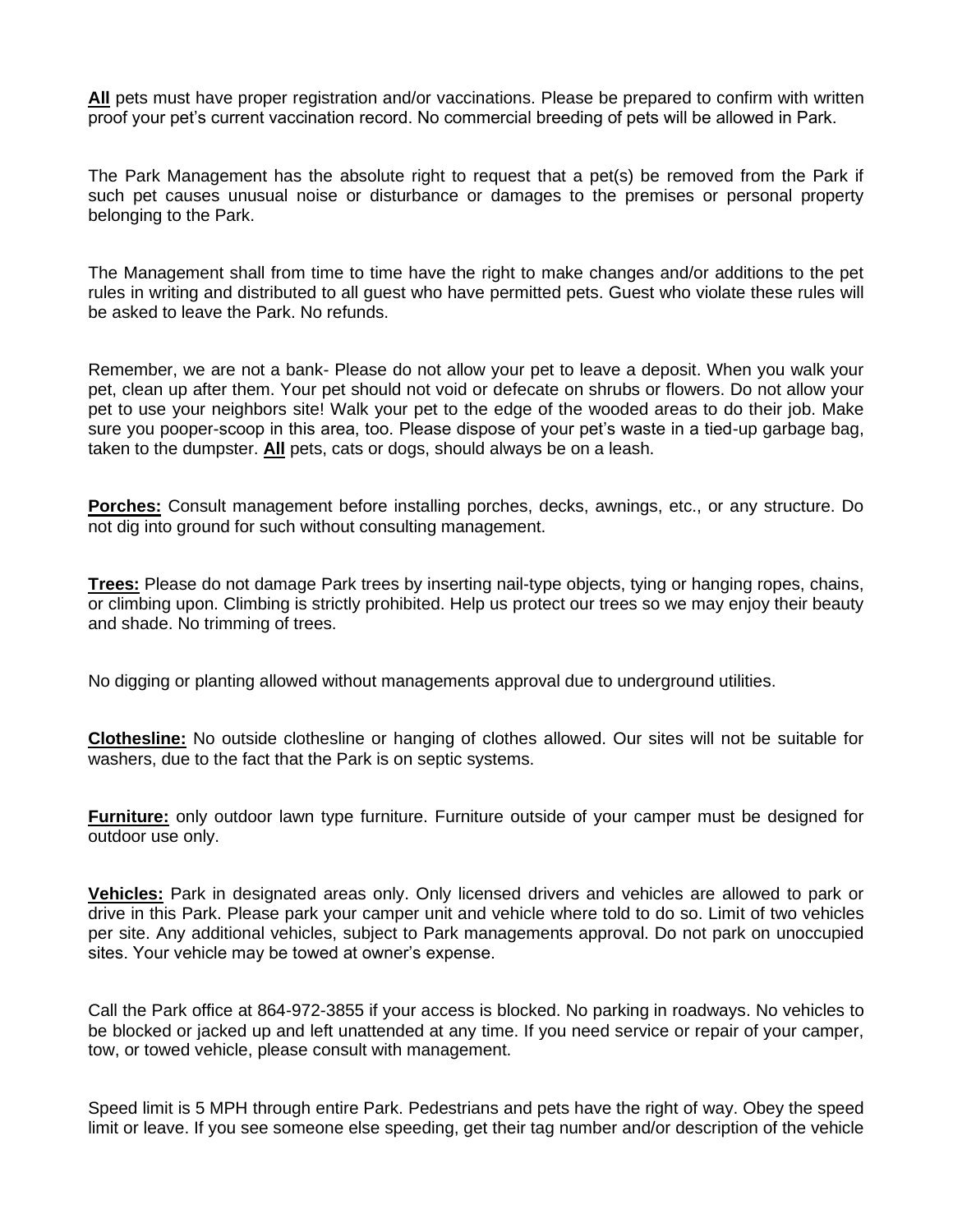and notify the office at 864-972-3855. Washing campers and cars is allowed as long as you use a spray nozzle and non-leaking hose. Campers may be washed for 35 cents per foot, and cars for \$7.00 each. The fee must be paid to the park owner before washing.

**Garbage:** All garbage shall be taken to the dumpster on a **daily** basis. No outside cans allowed. Only household garbage should be placed in dumpster.

If you have old furniture, appliances, rugs, or extremely large items, you should take them to the Waste Center, located on Hwy 11 South, going toward I-85 behind the Exxon station. Cigarette butts, bottle caps, candy wrappers, and can tabs are considered garbage and should be disposed of properly. Do not throw these down on your site! Each site must be kept neat and clean. Boxes, bottles, cans, or other unsightly debris will not be allowed.

**Fires:** Fires are permitted in fire rings only. Do not move your fire ring without consulting with management. Firewood is for sale at the office. Do not break shrubs, tree limbs, or obtain wood from any other area for your fire. You may burn pine cones but not pine straw, let it stay as a ground cover.

**Grills:** Grills are allowed on legs only. Do not place grill on Park picnic tables! Do not dump charcoal or ashes in the woods- Use the dumpster for extinguished coals.

Please do not move picnic tables, fire rings or anything else from another site.

All alcoholic beverages and their display are prohibited outside your camper unless placed in a coozy or cup. Public drunkenness will not be tolerated. South Carolina Law prohibits anyone under the age of 21 to possess or consume alcoholic beverages or anyone to furnish alcoholic beverages to anyone under the age of 21. Public drunkenness will get you dismissed from the Park! No refunds.

Loud, boisterous behavior is not permitted. The use of obscene, opprobrious, or offensive language is not permitted and will not be tolerated. Keep your music and TV volume at a moderated level.

**Drug-free camping:** Any site guest, visitor, or other person affiliated with a site shall not engage in criminal activity, including drug related criminal activity, on or near Park premises.

Unpaid bills shall result in criminal trespass charges per South Carolina Code of Laws. This is a campground and is regulated under the Lodging Establishment Act of South Carolina Code Laws, Section 45-2-10 through 45-2-80. Late fees are \$3.00 per day unless prior arrangements are made.

Park management has the right to refuse or discontinue service to anyone for non-discriminatory reason. If your camper is abandoned and lot rent is past due for more than 5 days, your unit will be removed from the site to storage area. A fee of \$20.00 will be charged daily.

Please feel free to empty and flush your holding tanks. Do not allow gray water to be poured on ground. Do Not flush leftover food, paper towels, sanitary napkins, or any other non-biodegradable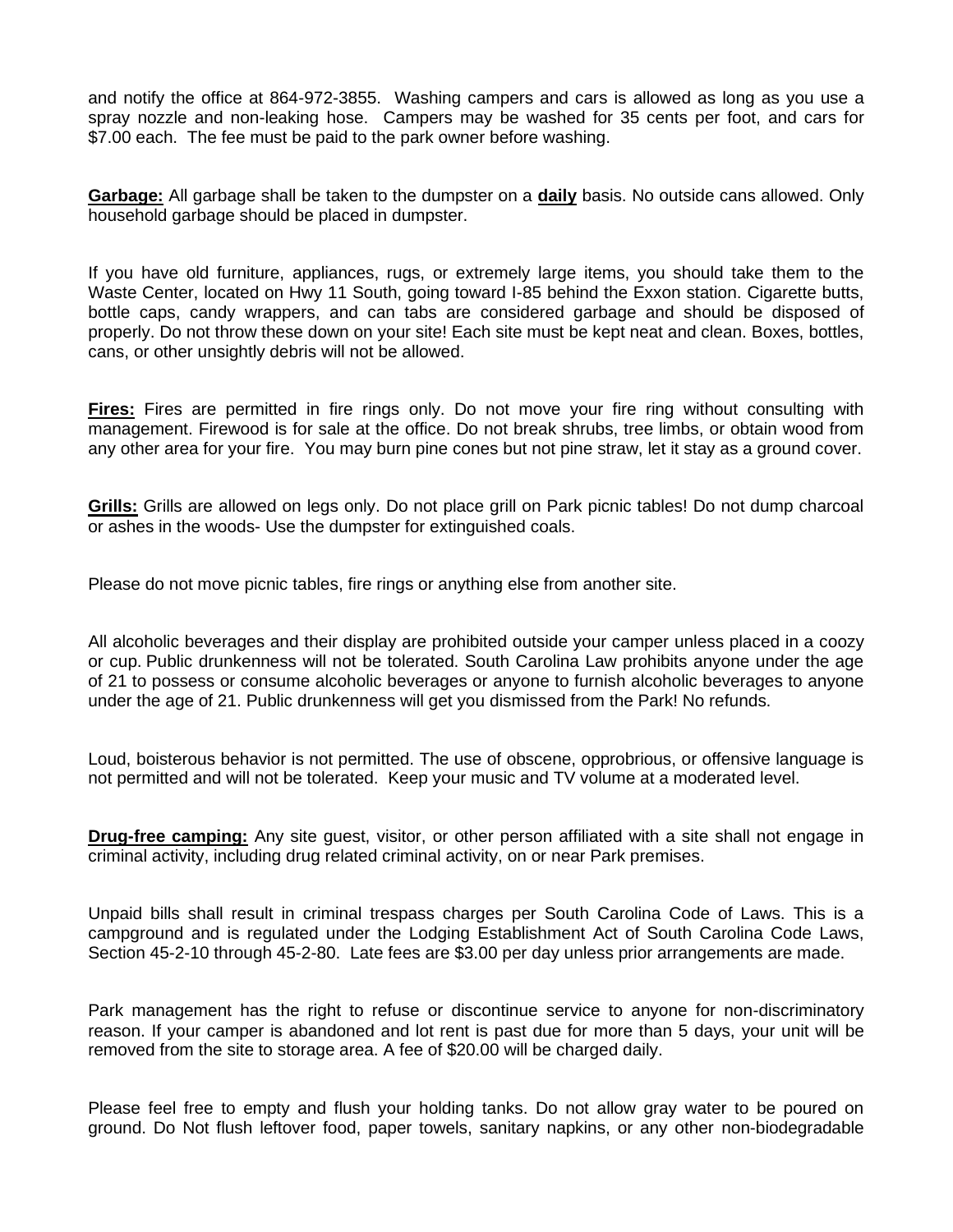articles down toilets. Any expense incurred in opening a stoppage due to tenants negligence will be charged to tenant.

All sewer and water connections must be sealed to prevent leakage. Any excessive water use will constitute an additional monthly fee as determined by Park Manager.

You may wash and rinse your coach or trailer and tow vehicle as needed using the fee scale mentioned above.

**Littering:** Littering of any kind will not be tolerated. Adults are responsible for minors; You will be given ONE warning! Second time, if you litter, you leave.

No peddling, soliciting, or commercial enterprise of any kind conducted in Park, this includes daycare/babysitting services. Exceptions at managers discretion.

**Insurance:** Site guest shall be responsible for insuring his/her own unit against fire, floods, wind, natural causes, accident or theft and other catastrophes.

Management and campers hereby release each other from liability for loss and damage occurring on or to the premises of which they are a part.

**Security:** Management and Park owners do not promise, warrant, or guarantee the safety or security of the Park guest or their personal property against criminal actions of other guest or third parties. Each guest has the responsibility to protect him or herself and maintain appropriate insurance to protect their belongings. Management does not warrant that any such devices if in place will be effective to prevent injury, theft, or vandalism. Guest agrees that such action shall not be breach of any obligation or warranty of management. We cannot assume responsibility of injury to campers or visitors, or for any weather damages.

For your own SAFETY, please take appropriate measures during drastic changes in weather (i.e., lightning, storms, high winds, hail, etc.)

Site guest agrees to pay \$25.00 for each dishonored / NSF check. If guest have two checks returned, all future charges shall be paid in the form of cash, cashier's check, certified bank check or money order.

Please remember, all payments are due in advance, and we offer No Refunds, on rates paid. In case of an emergency shortens your stay please consult with us.

Occupancy may require an approved application that may include credit review, employment and personal reference checks as well as background investigation.